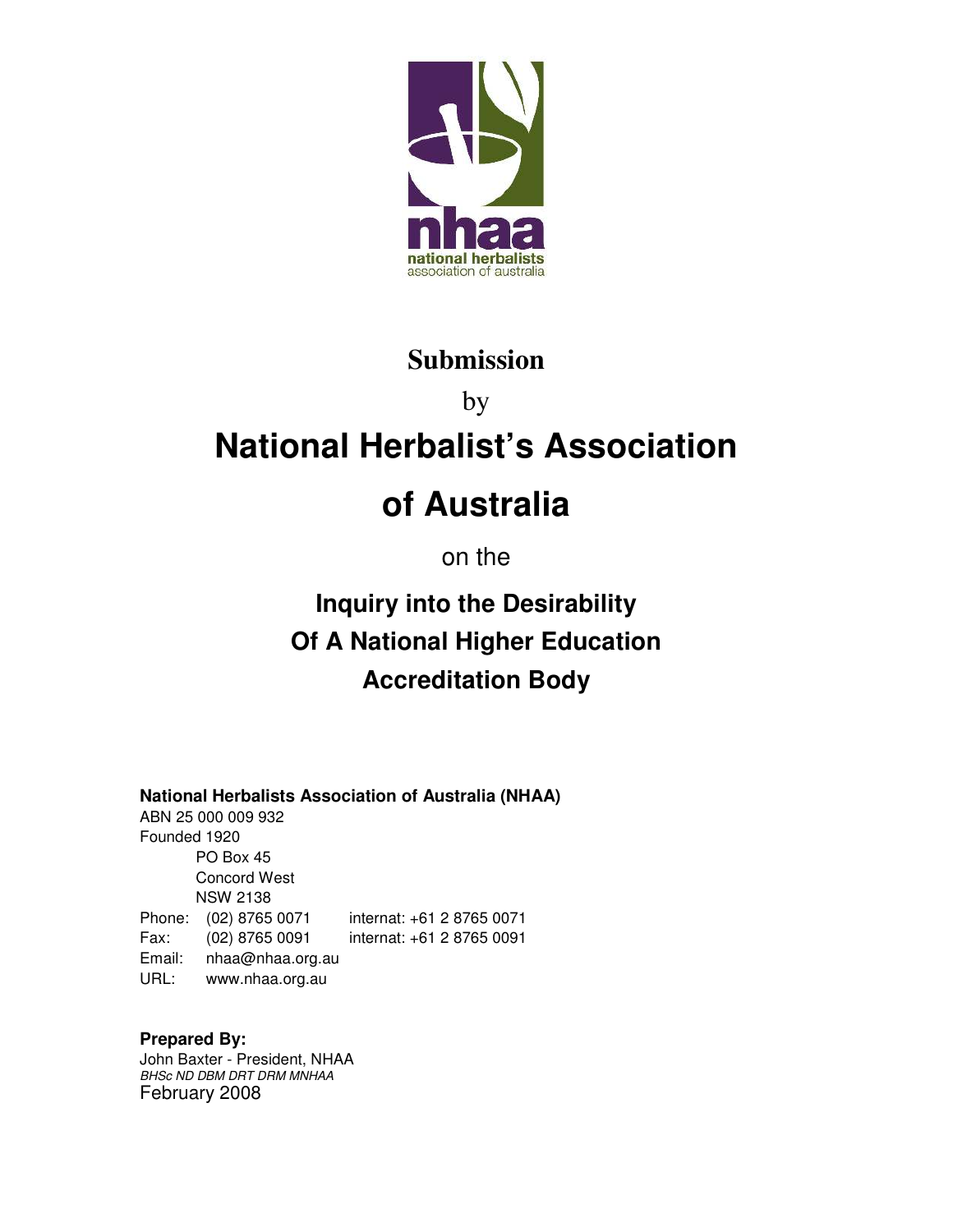

#### **Contents**

| Introduction and Background to the National Herbalists Association of Australia 4 |  |
|-----------------------------------------------------------------------------------|--|
|                                                                                   |  |
|                                                                                   |  |
|                                                                                   |  |
|                                                                                   |  |
|                                                                                   |  |
|                                                                                   |  |
|                                                                                   |  |
|                                                                                   |  |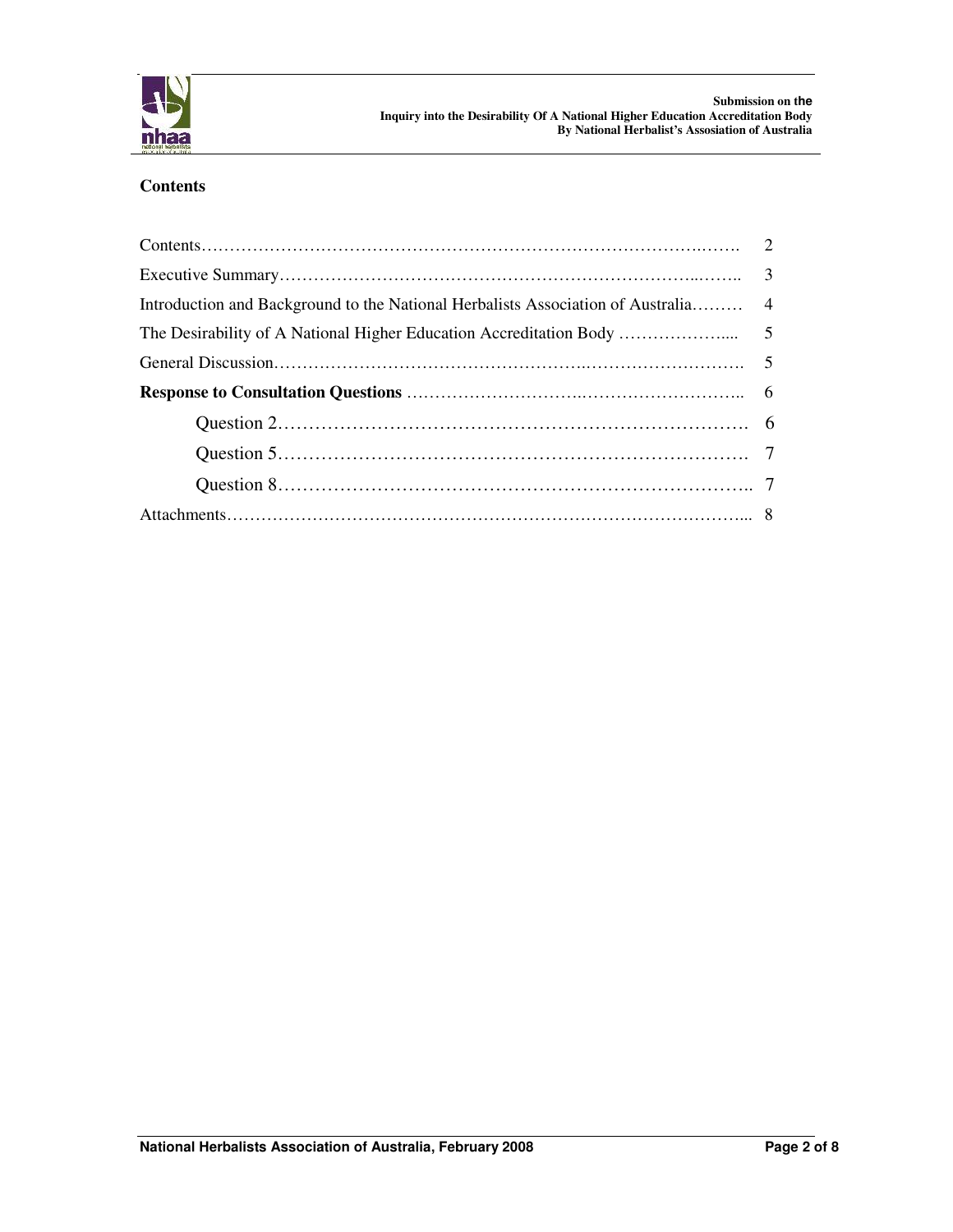

### **Executive Summary**

- This document has been prepared by the National Herbalists Association of Australia (NHAA), which has represented the interests of professional Western Herbalists Medicine (WHM) practitioners and Naturopaths in Australia since 1920.
- The NHAA supports a National Higher Accreditation Process.
- The NHAA considers that national standards will add to the educational standards of the country and improve the portability of skills across jurisdictional borders.
- The NHAA believes standards need to be set in consultation with professional associations and institution giving regard to both professional and educational issues.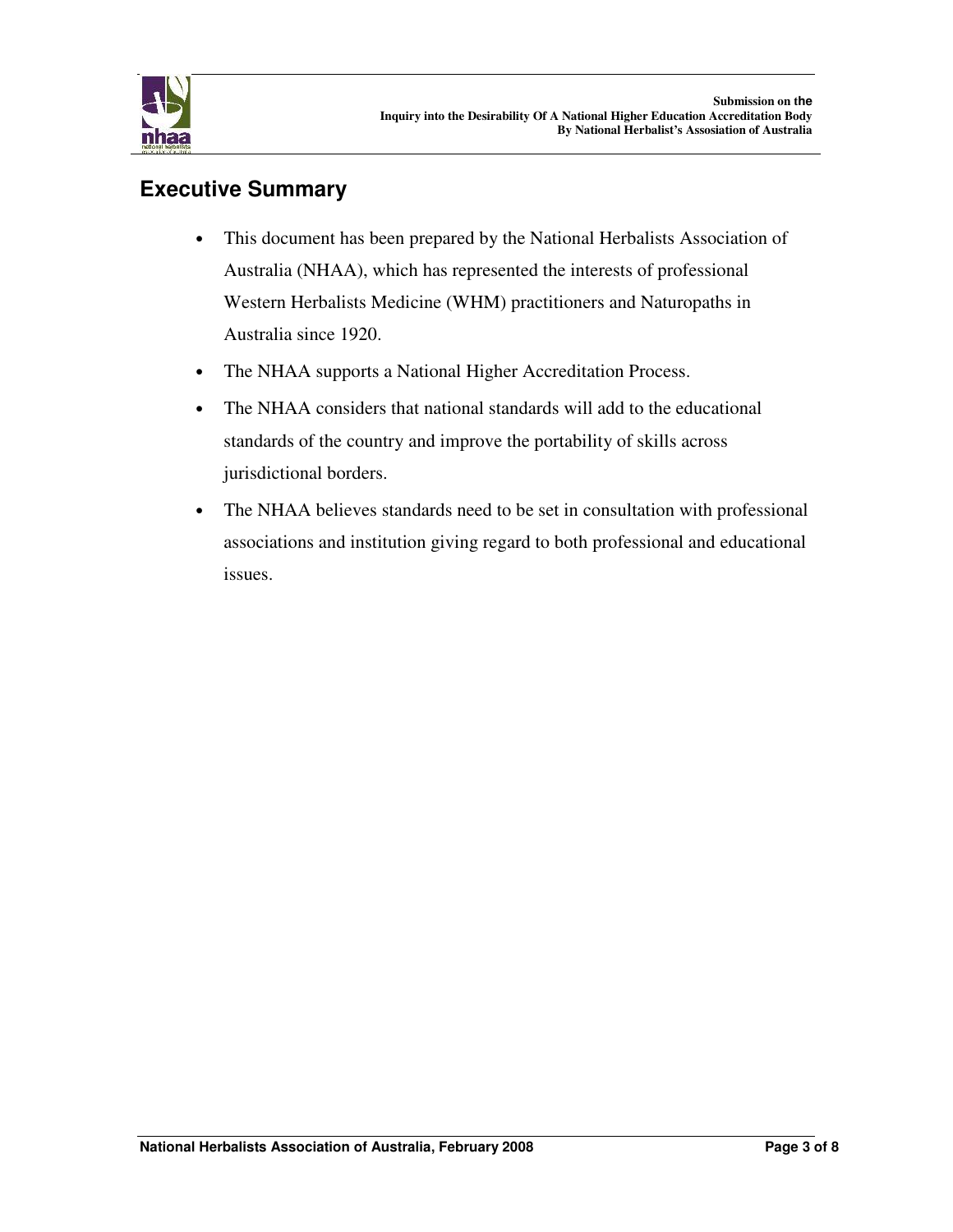

### **Introduction and Background to the National Herbalists Association of Australia**

The NHAA is the key professional Association representing appropriately qualified Western Herbalists and Naturopaths using herbal medicines as their primary treatment modality. It is the oldest professional association of complementary therapists, founded in 1920, with a current full membership of 936 (our total membership is 1461 including student and companion members). This represents approximately one third of practising Herbalists and Naturopaths in Australia. The NHAA is the only national professional association specifically concerned with the practice and education of Western Herbal Medicine (WHM).

The primary aims of the NHAA are to:

- Promote, protect and encourage the study, practice and knowledge of medical herbalism.
- Disseminate such knowledge by talks, seminars and publications.
- Encourage the highest ideals of professional and ethical standards.
- Promote herbal medicine within the community as a safe and effective treatment option.

The Full Membership of the Association elects the Board of Directors of the NHAA, with each member serving a two-year voluntary (unpaid) term after which they may stand for re-election.

Full members of the NHAA have completed training in Western Herbal Medicine sufficient to meet the educational standards as determined by the Examiners of the Board in consultation with tertiary education institutions (standards inclusive of but exceeding the requirements of the NSW Health Training Package), and must adhere to a comprehensive Code of Ethics and Continuing Professional Education (CPE).

Since its inception, the NHAA and its members have been at the forefront of herbal medicine and have been influential in areas ranging from education and practice standards, to government regulation and industry standards. The NHAA has a strong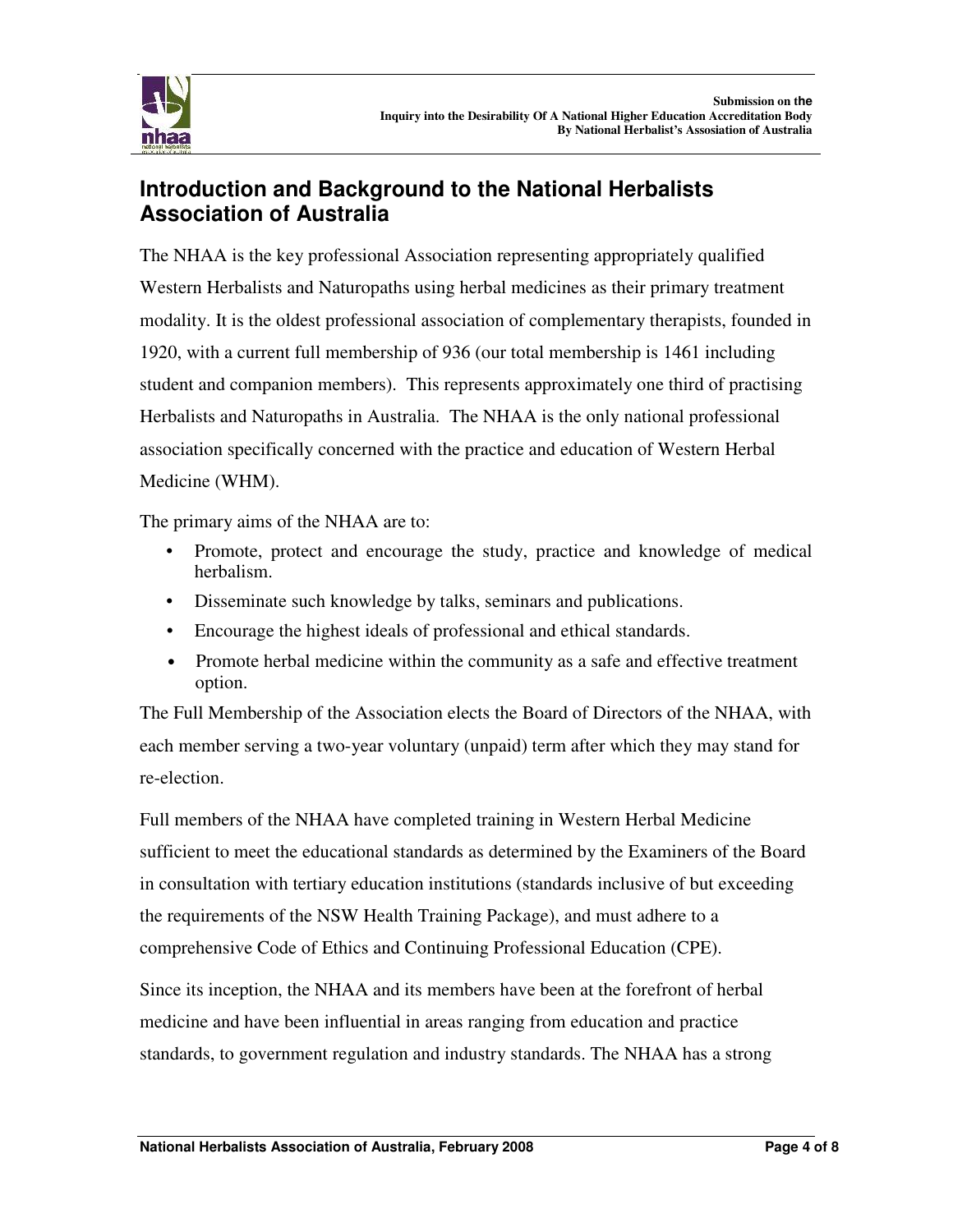

commitment to achieving high educational standards in herbal medicine practice and supports regulation of the profession.

Membership is mainly practitioners of Western Herbal Medicine including Naturopaths who choose to use herbal medicine as their major modality of practise.

### **The Desirability of a National Higher Education Accreditation Body General Discussion**

The NHAA is in support of any reform that will standardise the education outcome for the professions of Herbal Medicine and Naturopathy.

The NHAA as a professional accreditation body sets a standard that has become the benchmark for herbal training within the Vocational Education & Training (VET) sector. This is evidenced by the direct adoption of the NHAA's course accreditation system into the Health Training Package (HTP) used as the national standard for training and recognition of Herbalists and Naturopaths undertaking Herbal medicine training. Since this time the NHAA has revised our standard upward and now have requirements beyond the HTP for full membership of the association.

The NHAA holds that the standard for practitioners of Herbal Medicine needs to be set at a minimum level of a degree as these practitioners often act in the role of primary health care practitioners. This level of training would also support the NHAA's call to make the practice of herbal medicine a regulated profession.

It is of concern to the NHAA that in some states, notably Queensland and South Australia, VET sector assessors insist that the HTP is the standard and institutions may not exceed or teach beyond this standard in anyway. The NHAA believes any harmonisation of National Higher Education Accreditation would need to avoid being overly proscriptive as this is a recipe for mediocrity within the profession.

Whilst universities have undergone NHAA accreditation of their natural therapy courses, this accreditation is in fact a qualitative review to ensure the courses met the membership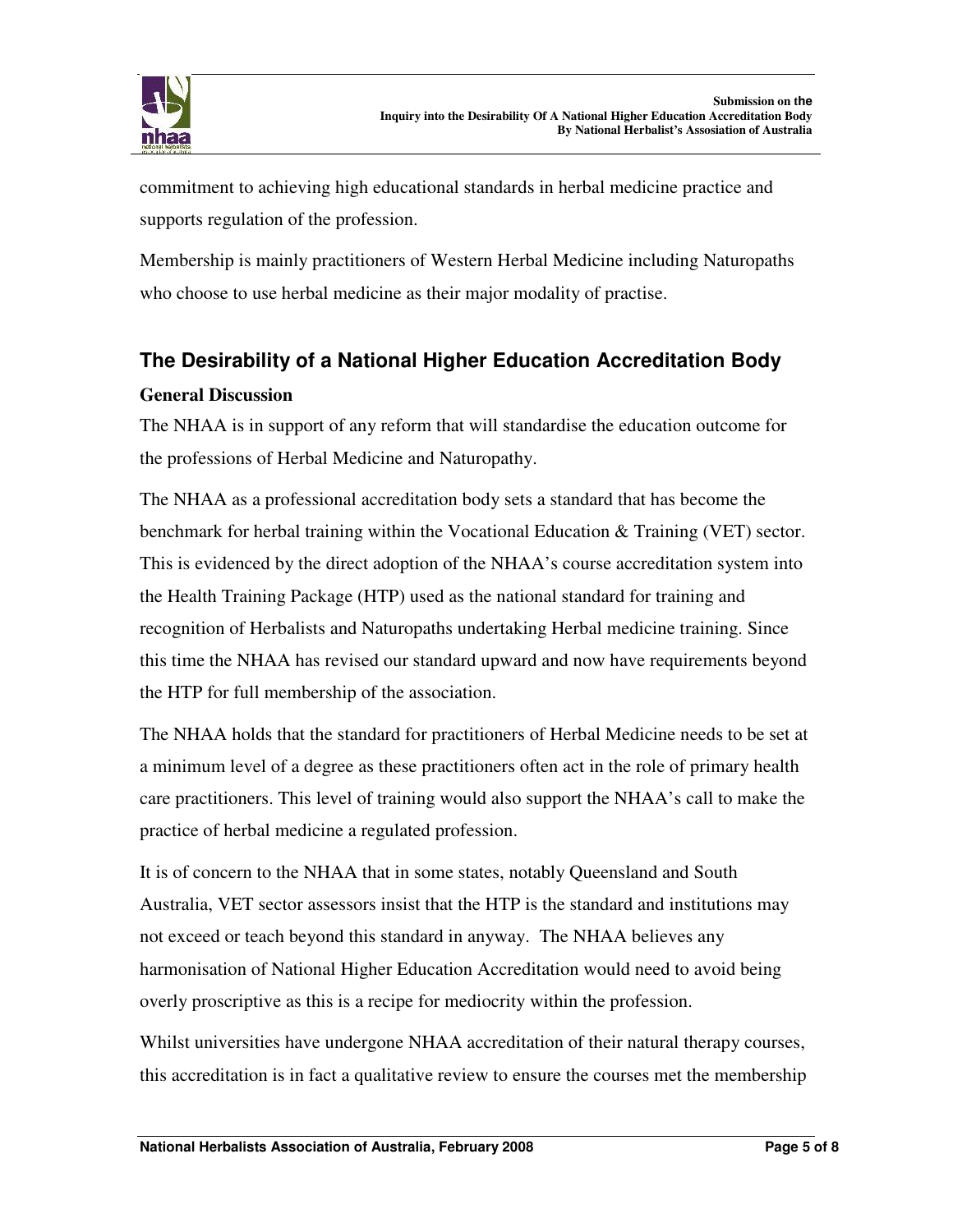

requirements of the association. In most cases the courses have met this standard but there has been a notable instance where this has not been true.

The NHAA believes a harmonised national accreditation system would give the appropriate guidance to all higher education institutions in curriculum design with the aim to meet the current professional standard.

We have attached our course accreditation guidelines for your information.

The NHAA will address questions 2, 5d  $& 8$  in our submission as we believe these are the areas where we can best contribute to the discussion.

### **Response to Consultation Questions**

**2. How do you assess the advantages and disadvantages, as outlined in section 3 above, of the current arrangements in relation to: a. national consistency; and** 

**b. the efficiency of the current relationship between accreditation and quality audit functions?** 

#### **Are there advantages/disadvantages not covered?**

a) The advantages in having a standard criteria for national higher education accreditation is all courses and institutions will produce graduates with a standardised minimum level of education and will allow for the easy transport of skills throughout the various jurisdictions of the country and meet any professional or regulatory requirements of graduates.

Whilst this is a very desirable outcome, it could be argued that the disadvantage to such a system is a lack of flexibility leading to stifling of new and creative programs within the system. Ensuring any national standard is a minimum standard that any institution may exceed to create a marketing or reputational advantage for participants in their programs can easily negate any perceived disadvantage.

The risk of any model lies in its interpretation across all sectors. An example of this can be seen in the VET sector where RTO's on occasion appear to be in conflict with Vet sector assessors and professional accreditation bodies in meeting the required standards of both where they differ greatly.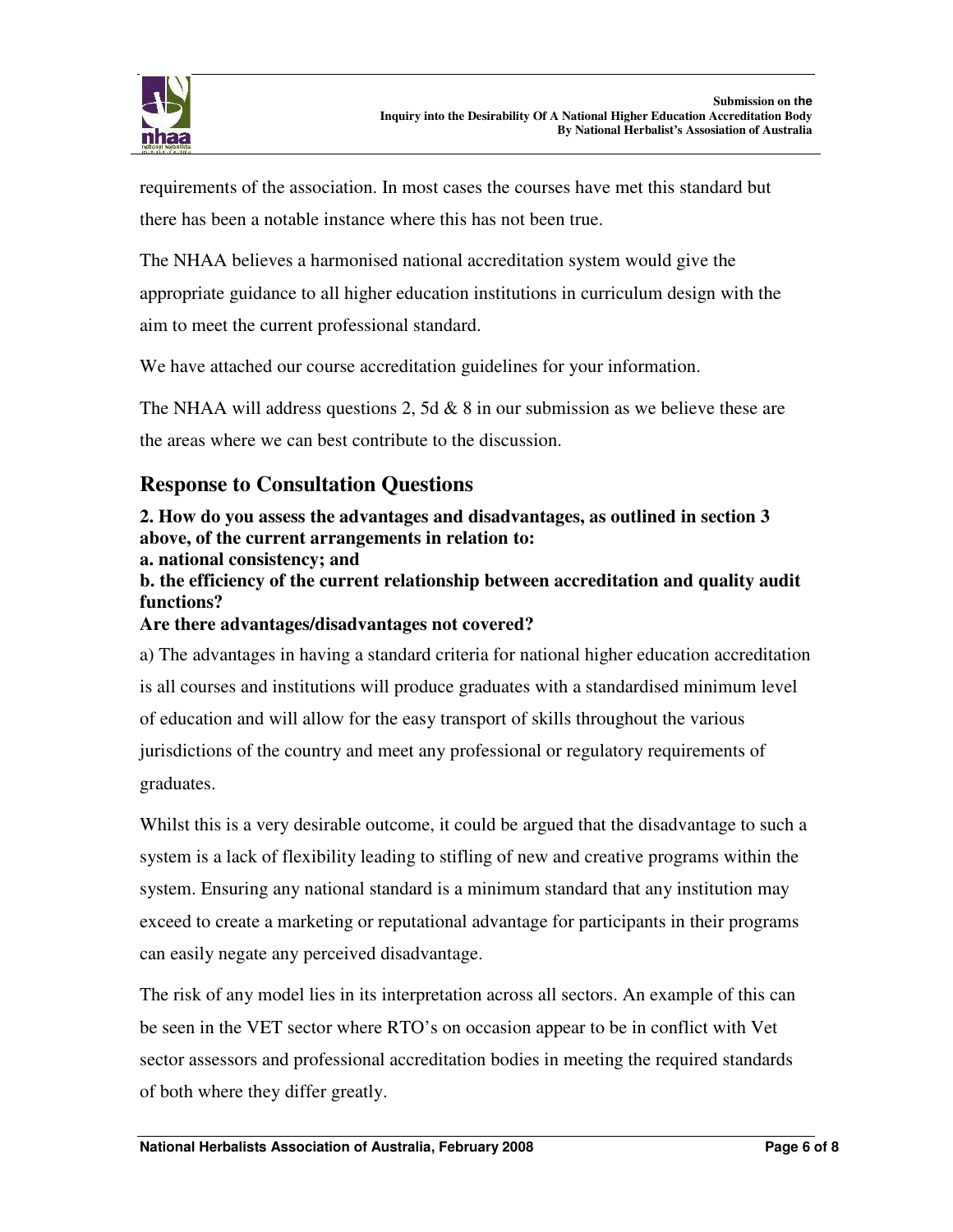

b) Under the current system of course accreditation in Herbal Medicine and Naturopathy each institutions course material must be 'mapped' to the quality audit system used by the NHAA. This is a time consuming and onerous task for both the personnel of the institution and of the NHAA, particularly as institutions (private sector) usually must undergo either their own quality audit mechanisms or those of the Office of Higher Education also. Such overlap of auditing mechanisms is not efficient and may also be at cross-purposes delivering poor assessment outcomes. A harmonised approach to accreditation based on National Protocols, which have been devised with full consultation of all stakeholders, would provide more efficient and meaningful outcomes for institutions

### **5. For each national body option under both harmonised and uniform models, how should it be configured in terms of the following factors?**

- **a. Roles, functions and decision-making powers;**
- **b. Governance arrangements;**
- **c. Resourcing requirements;**
- **d. Relationship between the body and professional accreditation schemes; and**
- **e. Rela tionship between the body and AUQA.**

**d. Should** National harmonisation occur based on the revision of National Protocols the setting of any such standards must include the canvassing of a wide variety of stakeholders before such protocols are decided on. The NHAA suggests that all stakeholders including students, professional associations and educational institutions be consulted prior to implementation of a National Harmonisation Model.

### **8. Are there other issues and considerations that should be taken into account?**

The NHAA accredit Office of Higher Education courses and expect the majority of courses in the complementary medicine profession to eventually fall into that sector. Currently this accreditation is done by quality audit and is not a government recognised accreditation process. In essence, this means the institutions offering these courses have two masters to satisfy as a consequence.